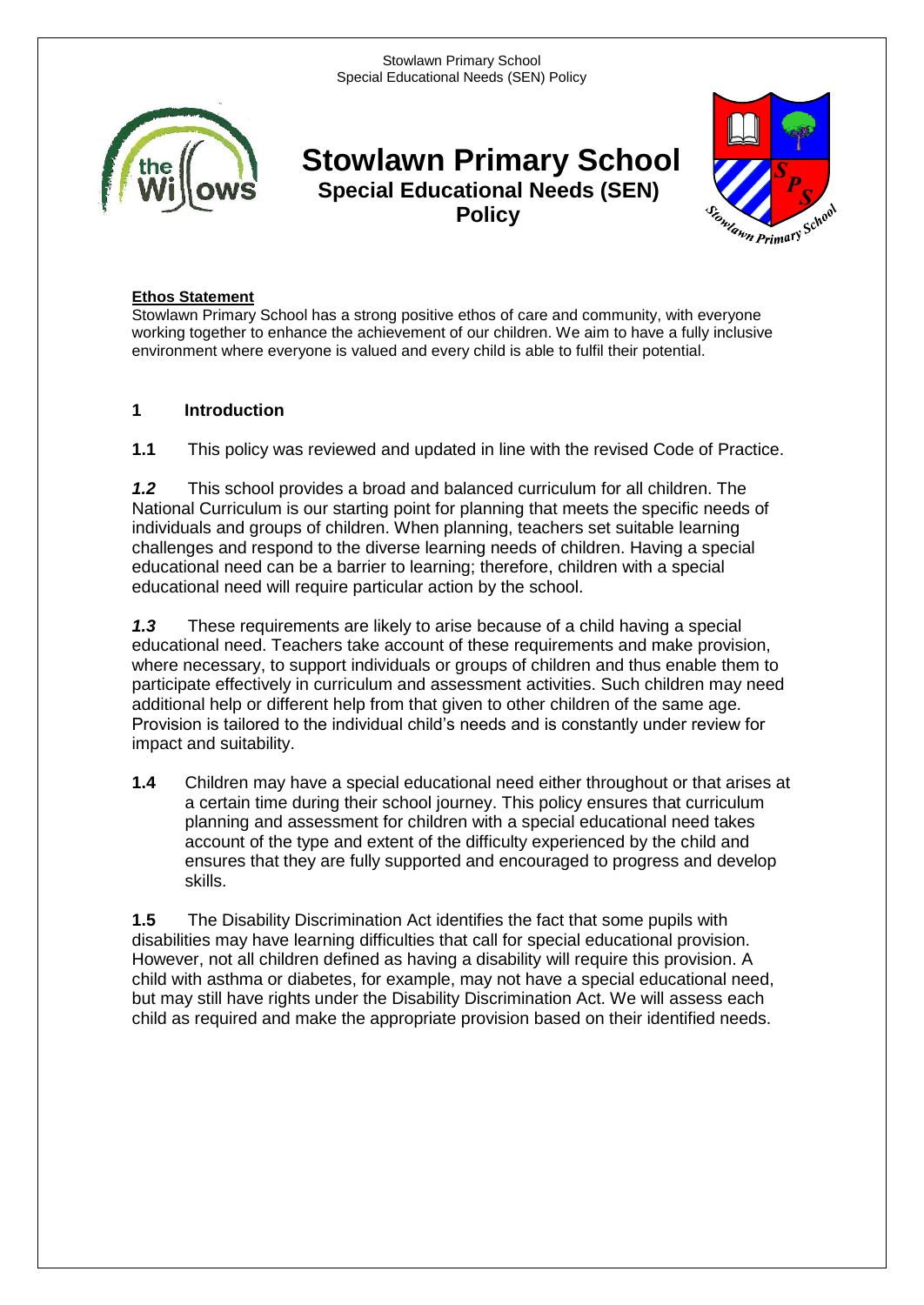# **2 Aims**

- *2.1* The aims of this policy are:
	- to create an environment that meets the special educational needs of each child;
	- to ensure that the special educational needs of children are identified, assessed and provided for;
	- to make clear the expectations of all partners in the process;
	- to identify the roles and responsibilities of staff in providing for the special educational needs of children;
	- to enable all children to have full access to all elements of the school curriculum;
	- to ensure that parents are able to play their part in supporting their child's education;
	- to ensure that our children have a voice in this process.

## **3 Educational inclusion**

- **3.1** In our school, we aim to offer excellence and choice to all our children regardless of their ability or needs. We have high expectations of all of our children and encourage them to develop skills in all areas of learning. We aim to achieve this through the removal of barriers to learning and increased participation. We want all of our children to feel that they are a *valued* part of our school community. Through appropriate curricular provision, we respect the fact that children:
	- have different educational and behavioural needs and aspirations;
	- require different strategies for learning; which are under review at all times.
	- acquire, assimilate and communicate information at different rates;
	- need a range of different teaching approaches and experiences.
- *3.2* Teachers respond to children's needs by:
	- providing support for children who need help with communication, language and literacy;
	- planning to develop children's understanding through the use of all of their senses and of varied experiences;
	- planning for children's full participation in learning and in physical and practical activities;
	- helping children to manage their behaviour and to take part in learning effectively and safely;
	- helping individuals to manage their emotions, including trauma or stress, and to take part in learning.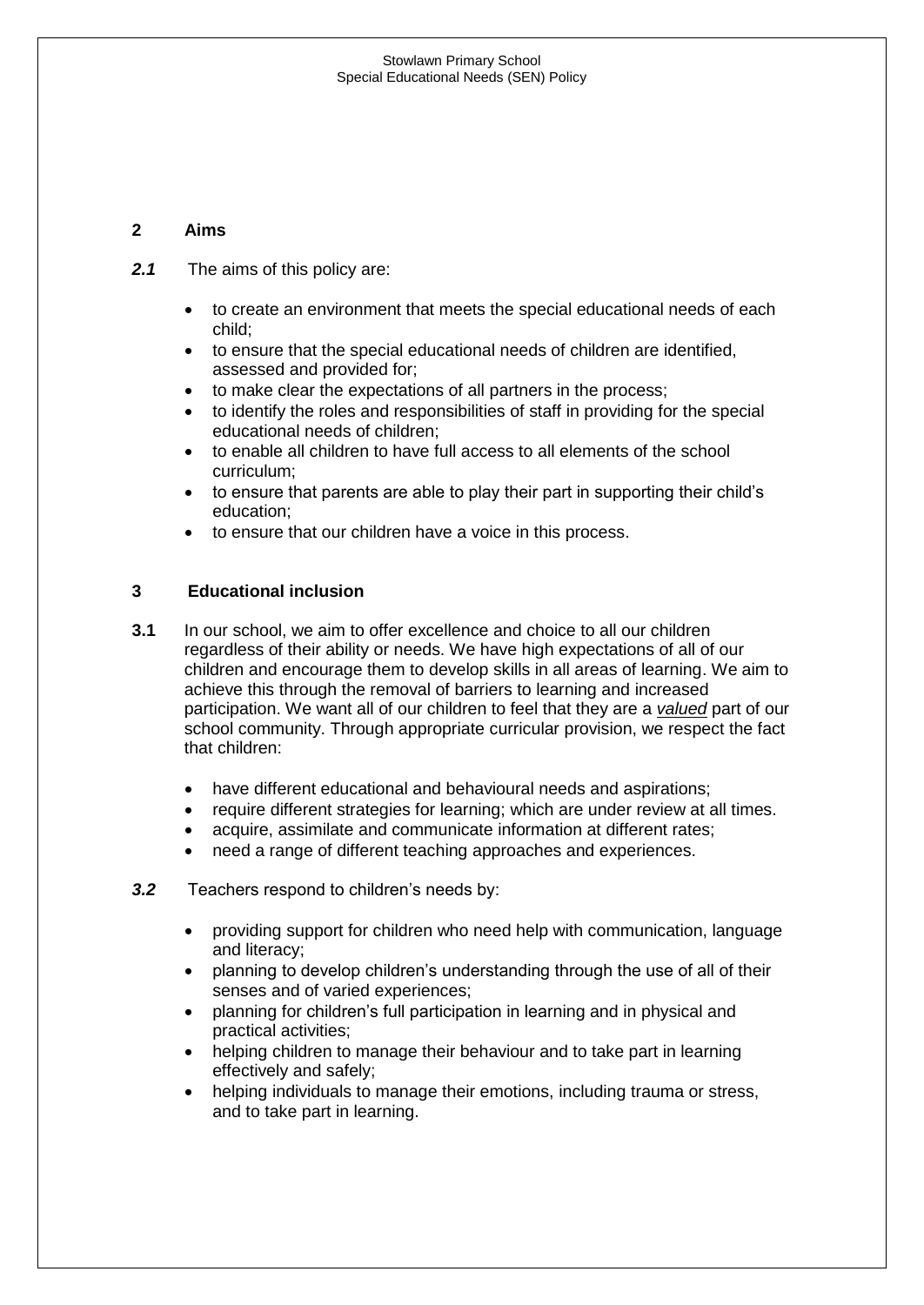# **4 Special Educational Needs**

- **4.1** Children with a special educational need have a difficulty that calls for specific provision to be made. All children may have a special educational need at some time in their lives. Children have a learning difficulty if:
- they have a significantly greater difficulty in learning than the majority of children of the same age;
- they have a disability which prevents or hinders them from making use of the educational facilities that are provided for other children of the same age.
- **4.2** All children are assessed when they enter our school (along with the use of information from their previous setting or using reports from professionals who have worked with the child recently) so that we can build upon their prior learning. We use this information to provide starting points for the development of an appropriate and accessible curriculum for all our children.
- **4.3** The graduated approach, Assess Plan Do Review, is the path that we use to identify and support children with SEN throughout their time here at Stowlawn Primary.

Where our assessments show that a child may have a learning difficulty and require SEN support, then we plan for their needs and use a range of strategies that make full use of all available classroom and school resources. The child's class teacher will implement interventions targeted at their areas of difficulty, that are different from or additional to those provided as part of the school's usual working practices. This may include pre-teaching and overlearning as well as specified target intervention time. The progress of the child is then reviewed regularly to monitor progress. The class teacher will keep parents informed and draw upon them for additional information when necessary. If the teacher and/or parents feel that the child would benefit from further support, the SENCO will then take the lead in further assessments of the child's needs and involve further support from within school or outside agencies.

**4.4** We will record, in an Individual Action Plan (IAP), the strategies used to support the child. The IAP will show the short-term targets set for the child, the frequency of provision and the teaching strategies to be used. It will also indicate the planned outcomes and the date for the plan to be reviewed and an interim target to ensure the child is on a constant journey of progress. Teachers are encouraged to regularly review targets (typically within a few weeks) to ensure that a child is continuously working towards making progress.

**4.5** Where the IAP review identifies that support is needed from outside agencies, we will consult parents for consent prior to any support being actioned. Outside agency support may require an Early Help Assessment or the support of the Educational Psychologist, Speech and Language Therapist or Special Needs Early Years Services. This may lead to additional strategies or strategies that are different from those already in place. This enhanced level of support will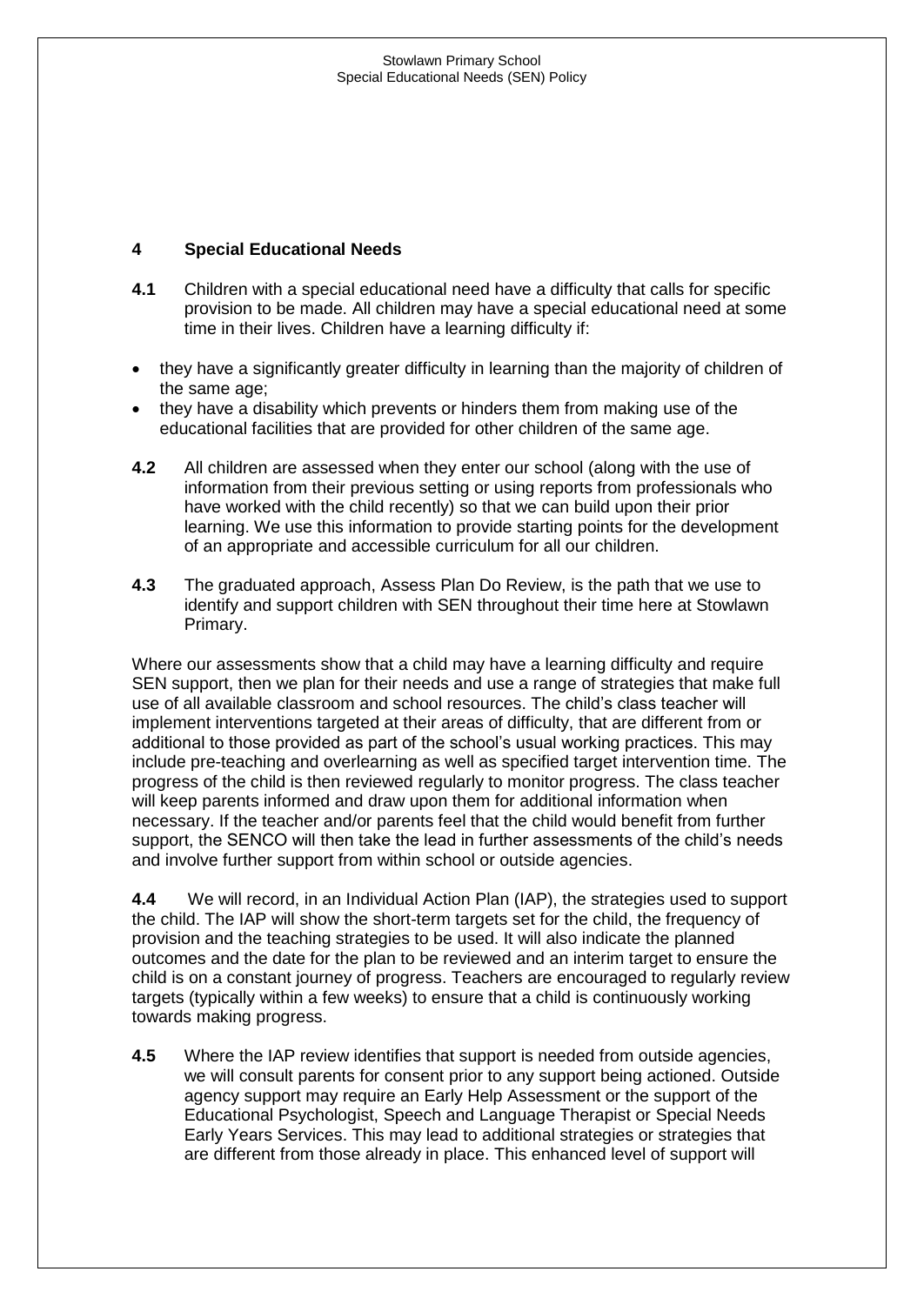provide information for the child's new IAP and the new strategies in the IAP will, wherever possible, be implemented within the child's normal classroom setting.

#### **4.6**

Where the child continues to demonstrate significant cause for concern and has not made expected progress, despite the school having taken relevant and purposeful actions to identify, assess and meet the Special Educational Need of the child, the school or parents should consider making a request to the Local Authority for a Statutory Assessment of Education, Health and Care Needs. To inform its decision, the local authority will expect to see evidence of the action taken by the school as part of SEN support.

#### **4.7** In our school the SENCO:

- manages the day-to-day operation of the policy;
- co-ordinates the provision for and manages the responses to the special educational needs of children;
- supports and advises colleagues;
- oversees the records of all children with special educational needs;
- acts as the link with parents;
- acts as the link with external agencies and other support agencies; attend Children and Family Support Team meetings and liaise with Children and Family Support Team personnel;
- monitors and evaluates the special educational needs provision, and reports to the governing body;
- manages a range of resources, both human and material, to enable appropriate provision to be made for children with special educational needs;
- and contributes to the professional development of all staff.

#### **5 The role of the governing body**

**5.1** The governing body has due regard to the Code of Practice when carrying out its duties toward all pupils with a special educational need.

**5.2** The governing body does its best to secure the necessary provision for any pupil identified as having a special educational need. The governors ensure that all teachers are aware of the importance of providing for these children. They consult with the LA and other schools, when appropriate. The governing body ensures that parents are notified of any decision by the school that special educational needs provision is to be made for their child.

**5.3** The governing body has identified a governor to have specific oversight of the school's provision for pupils with a special educational need. The head teacher ensures that all those who teach a pupil with an Education and Health Care Plan are aware of the nature of the provision required and that they have access to support and sufficient resources in order to meet the needs of the pupil.

**5.4** The governor for Special Educational Needs provision ensures that all governors are aware of the school's SEN provision, including the deployment of funding, equipment and personnel.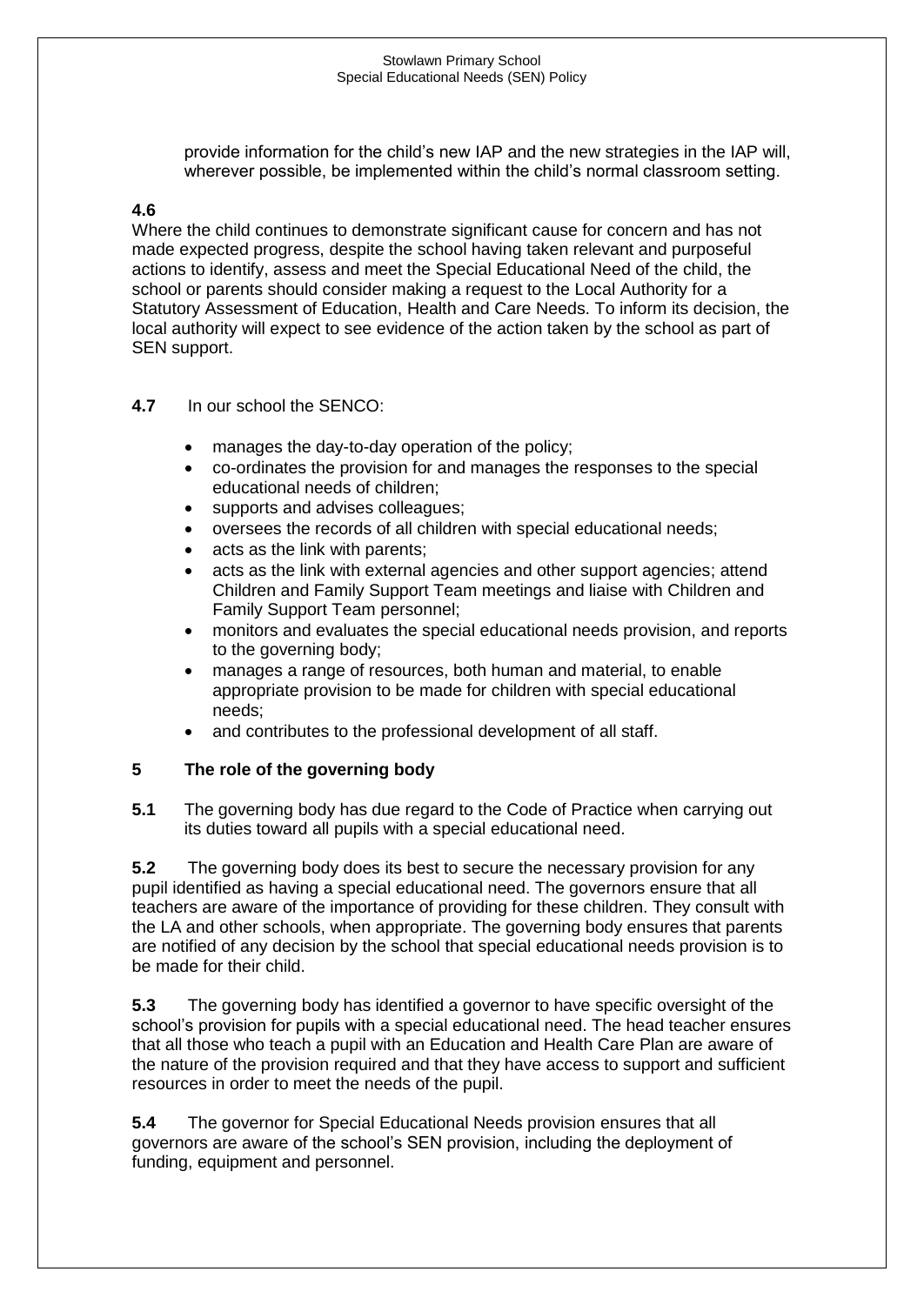## **6 Allocation of resources**

*6.1* The SENCO is responsible for the operational management of the specified and agreed resourcing for special educational needs provision within the school, including the provision for children with Education and Health Care Plans.

*6.2* The head teacher informs the governing body of how the funding allocated to support special educational needs has been employed.

## **7 Assessment**

*7.1* Early identification is vital. The class teacher informs the parents at the earliest opportunity to alert them to concerns and enlist their active help and participation. Whole school assessments are also used to inform this process. Children whose attainment is significantly below that expected for their age, are identified as potentially needing SEN intervention. The child and their specific targets are entered into EDUKEY ( a provision map programme) used by all staff to record support, progress and strategies for children with SEN.

*7.2* The class teacher and the SENCO assess and monitor the children's progress in line with existing school practices. This is an ongoing process.

*7.3* The SENCO works closely with parents, teachers and other professionals to plan an appropriate programme of support.

*7.4* The assessment of children reflects as far as possible their participation in the whole curriculum of the school. The class teacher and the SENCO can break down the assessment into smaller steps in order to aid progress and provide detailed and accurate indicators.

*7.5* The LA seeks a range of advice before making a formal Education Health Care Plan. The needs of the child are considered to be paramount in this.

#### **8 Access to the curriculum**

*8.1* All children have an entitlement to a broad and balanced curriculum, which is differentiated to enable them to:

- understand the relevance and purpose of learning activities;
- experience levels of understanding and rates of progress that bring feelings of success and achievement.

*8.2* Teachers use a range of strategies to meet a child's special educational need. Lessons have clear learning objectives; we differentiate work appropriately and we use day-to-day assessment to inform the next stage of learning. We encourage targets to be incorporated into class work and in a variety of contexts where applicable.

*8.3* Individual Action Plans, which employ a small-steps approach, feature significantly in the provision that we make in the school. By breaking down the existing levels of attainment into finely graded steps and targets, we ensure that children experience success and make progress.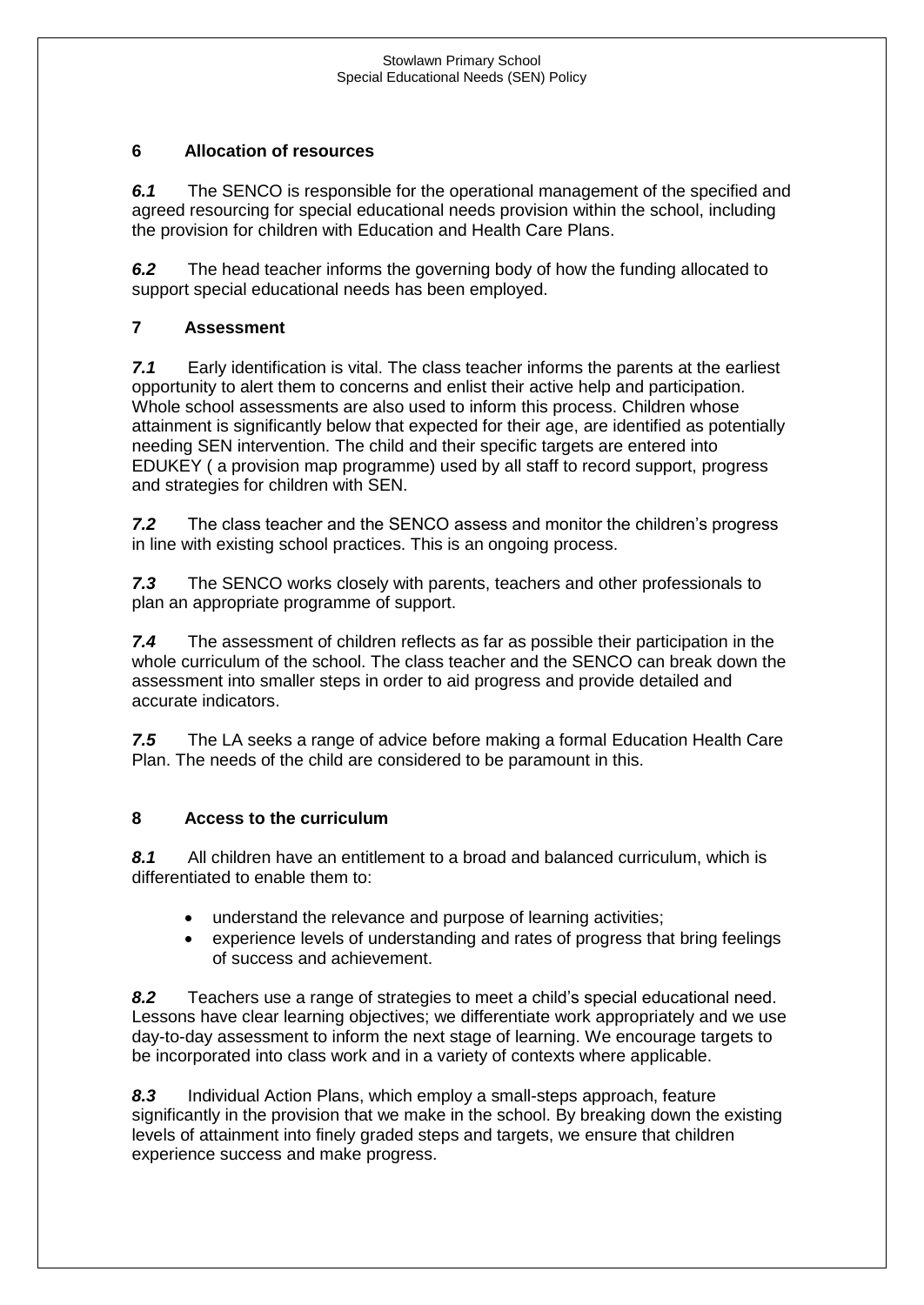*8.4* We support children in a manner that acknowledges their entitlement to share the same learning experiences that their peers enjoy. There are times, to maximise learning, when the children will work in small groups, or in a one-to-one situation outside the classroom. This is typically to support or to build independence in a task to enable the pupil to succeed. Peer student support is also used as well as pre-teaching and over learning skills.

# **9 Partnership with parents**

*9.1* The school works closely with parents in the support of those children with a special educational need. We encourage an active partnership through an ongoing dialogue with parents. The home-school agreement is central to this. Parents have much to contribute to our support for children with a special educational need.

**9.2** The school prospectus contains details of our policy for special educational needs and the arrangements made for these children in our school. A named governor takes a particular interest in special educational needs.

**9.3** We have regular formal and informal meetings to share the progress with the parents of children receiving SEN support in school. We inform the parents of any outside intervention and we share the process of decision-making by providing clear information relating to the education of children with special educational needs. Teachers are encouraged to annotate specific targets for children with an Educational, Health and Care plan and regular meetings are held with the Educational Psychologist, SENCO and parents.

# **10 Pupil participation**

**10.1** In our school, we encourage children to take responsibility and to make decisions. This is part of the culture of our school and relates to children of all ages. The work in the Foundation Stage recognises the importance of children developing social as well as educational/academic skills.

**10.2** Children are involved, at an appropriate level, in setting targets for their IAPs. The targets set are discussed with the child in a way that they will understand that this is what they are trying to achieve. Strategies are also discussed with the child and independent skills are encouraged by all. Children are encouraged to make judgements about their own performance against their IAP targets. We recognise success here as we do in any other aspect of school life. Children for whom we are applying for an Education and Health Care Plan, are involved in creating their one page profile and have the opportunity to express their hopes and concerns now and for the future.

# **11 Monitoring and review**

*11.1* The SENCO monitors the movement of children within the Special Educational Needs system in school. The SENCO provides staff and governors with regular reports.